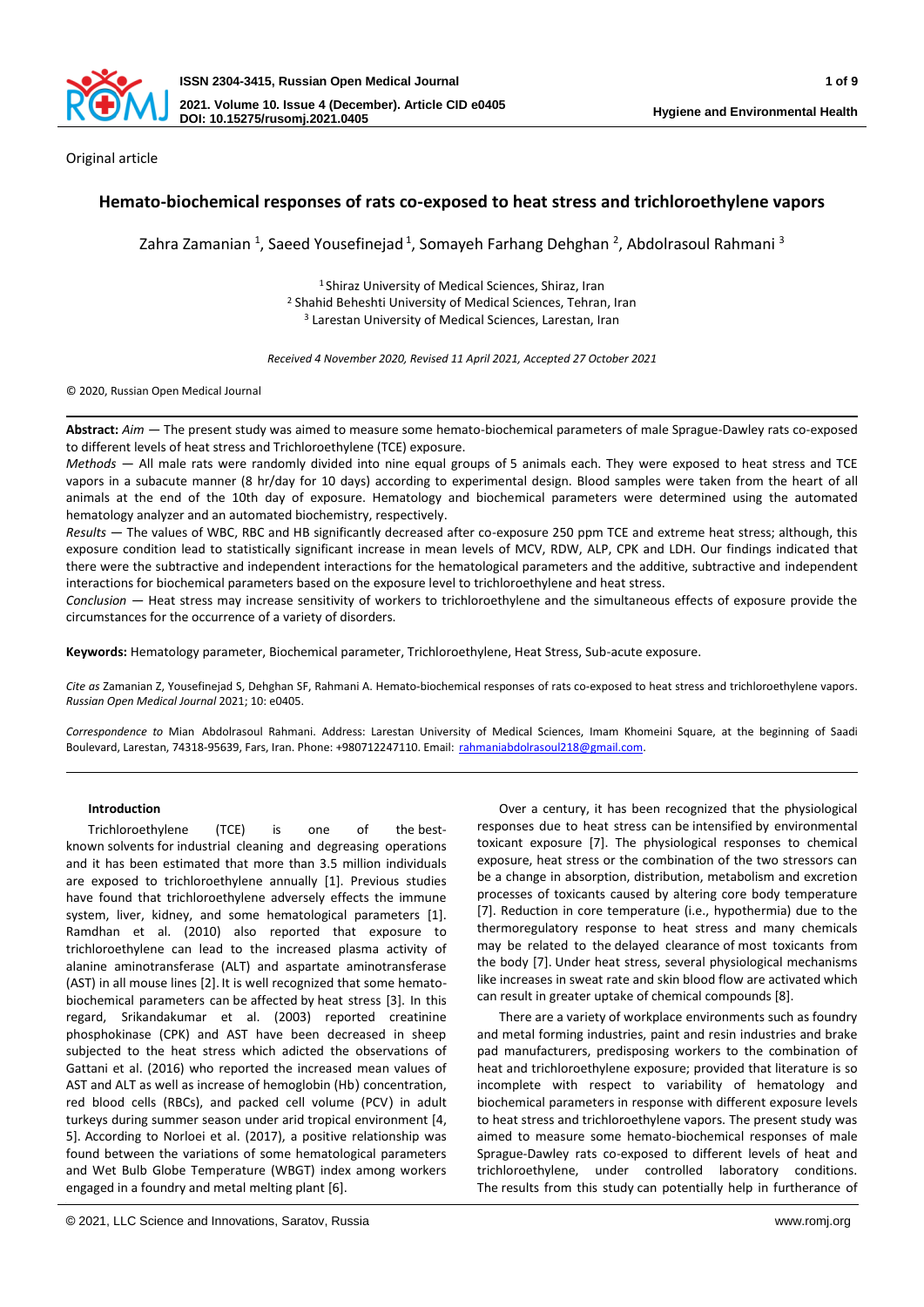

**Hygiene and Environmental Health**

research in a particular field of knowledge and can be a guidance in administering the workplace health promotion program for this kind of exposures.

## **Material and Methods**

## *Animals*

Male Sprague-Dawley rats between 250 and 300 g body weight and male rats at 10-12 wk. of age were purchased from Animal House of Shiraz University of Medical Sciences and served as blood donors. They had been fed with normal rat diet (Rodent Cubes, Allied Cooperative Feed and Livestock Services, Larestan) and drank tap water *ad lib*. Animals were housed in a controlled environment with a 12 h light/dark cycle (light on at 7 a.m. and light off at 7 p.m.), constant air temperature (23±1°C) and relative humidity (35-40%).

## *Exposure chamber*

A rectangular chamber sized 35×40×70 cm was designed to measure the effects of co-exposure to heat stress and trichloroethylene vapors on the rats (*Figure* 1). The chamber had a stainless steel (8-mil) frame covered with insulating glass or acrylic double glazing made up of 2 panes of glass separated by a vacuum. A Hi-Tec HI-AH26 (Canada) cool and warm mist humidifier was provided for controlling temperature and humidity. Wet

Bulb Globe Temperature (WBGT) as a more accurate index to assess heat stress was measured using two WBGT heat stress meters (Sper Scientific, Model 800036; China) [9]. Air temperature and relative humidity were measured by a digital thermometer and hygrometer (Super Digital Timer, DTB-8MA; Iran). X-fans (RDM4010S1 40×40×10mm) were installed throughout the chamber for regulating airflow of trichloroethylene vapor, controlling temperature, compensating for pressure drops and making uniform air flow distribution.



**Figure 1. Exposure chamber.**



**Figure 2. Generation of specific concentration of trichloroethylene vapor using the evaporation method.**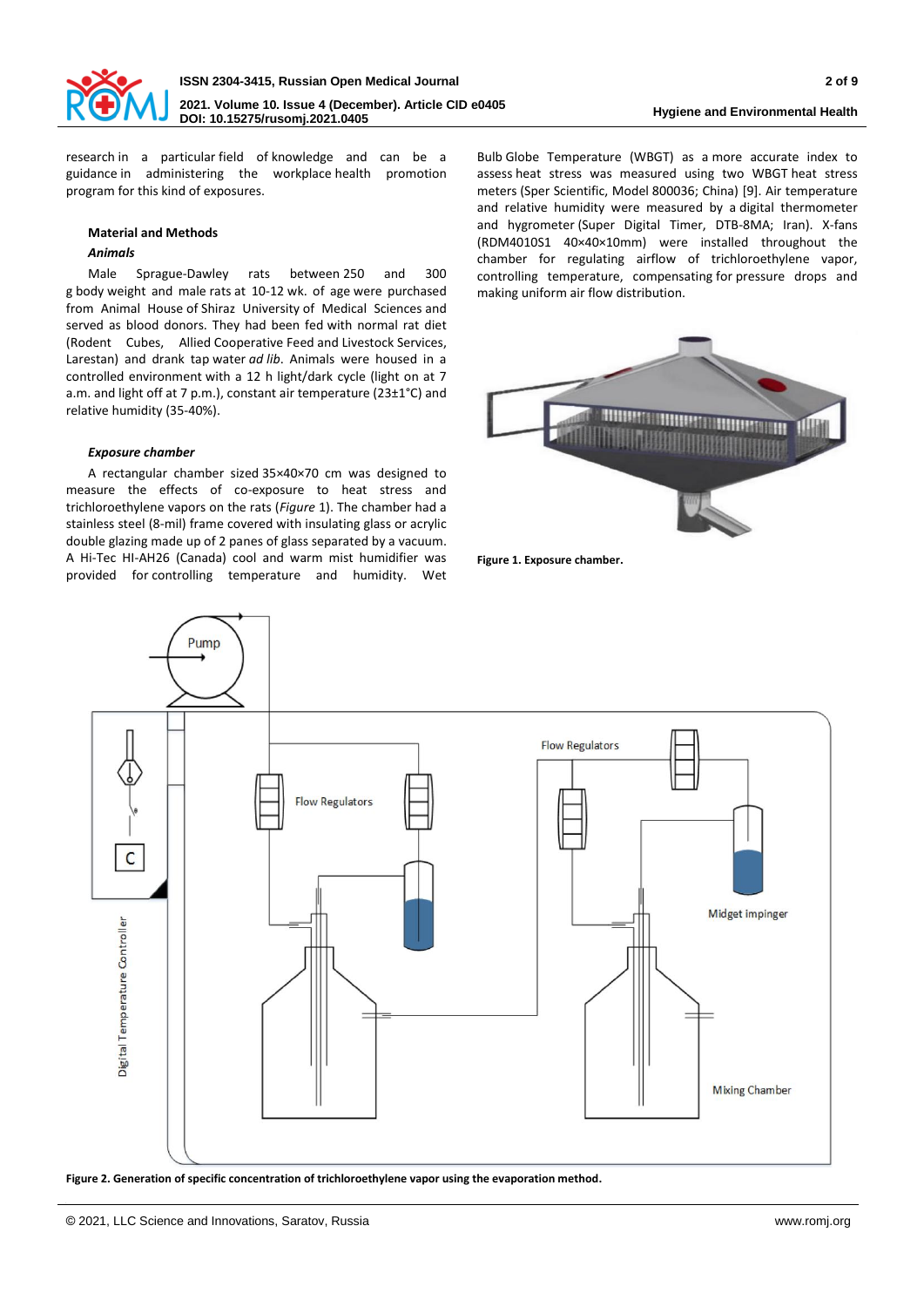

| Table1. Experimental design of the study |                         |            |  |  |  |
|------------------------------------------|-------------------------|------------|--|--|--|
| Group                                    | Trichloroethylene (ppm) | WBGT('C)   |  |  |  |
| 1(Control)                               | ŋ                       | 23±1       |  |  |  |
| $\mathcal{P}$                            | 100                     | $23 + 1$   |  |  |  |
| 3                                        | 250                     | $23 \pm 1$ |  |  |  |
| 4                                        | 0                       | $29+1$     |  |  |  |
| 5                                        | O                       | 33±1       |  |  |  |
| 6                                        | 100                     | $29+1$     |  |  |  |
|                                          | 100                     | 33±1       |  |  |  |
| 8                                        | 250                     | $29+1$     |  |  |  |
| 9                                        | 250                     | 33±1       |  |  |  |
|                                          |                         |            |  |  |  |

**Table 2. Interactions between trichloroethylene and thermal stress**

| Type of interaction                               | Numerical example |
|---------------------------------------------------|-------------------|
| Independent interactions*                         | $7+4=4$           |
| Subtractive or divisive interactions (antagonism) | $0+3=1$           |
|                                                   | $2+4=3$           |
|                                                   | $-4+4=0$          |
| Additive interactions                             | $2+4=6$           |
| Potentiation**                                    | $0+3=9$           |
| Multiplicative interactions (synergism)           | $2+4=25$          |

\* The interaction is equal to the largest single effect; \*\* The number 0 indicates absorption, but no toxic effect.

### *Production of fixed concentration of TCE vapors*

Trichloroethylene (purity 99%) was provided by the Japan Association for Hygiene of Chlorinated Solvents. In order to achieve specific concentrations of trichloroethylene vapors, dynamic generation system based on evaporation method was used [10]. The technique is based on passing a pure diluting gas close to the surface and inside the liquid trichloroethylene (air was blown in a 250 ml midget impinger). In the literature, it is suggested that the flow rate of the diluting gas should be sufficient low in order to ensure that the gas concentration reaches the state of saturation [11]. A system of flow regulators is ordinarily used to measure the flow rate. A schematic diagram of the apparatus for the generation of fixed concentration of trichloroethylene vapors by an evaporation method is shown in *Figure* 2.

#### *Experimental Protocol*

The design of the experiment is shown in *Table* 1. The animals were acclimatized for 10 days prior to the experiment. Then, all the male rats were randomly divided into nine equal groups of 5 animals each. They were exposed to heat stress and TCE vapors in a subacute manner (8 hr/day for 10 days) according to experimental design.

#### *Inhalation exposure to trichloroethylene*

Exposure by inhalation was selected as a main route of chemical absorption at workplaces in comparison with the ingestion and dermal route. The target concentrations of trichloroethylene were set at 100 ppm based on Permissible Exposure Limits of Occupational Safety and Health Administration, and at 250 ppm as an induction of the severe halation exposure [12]. Trichloroethylene concentrations in the chamber were measured every 15 min by gas chromatography (SCION 456-GC; United Kingdom) and controlled to within ±1% of the target concentration.

**Hygiene and Environmental Health**

## *Exposure to heat stress*

The values of WBGT (heat stress index) were set at  $23 \pm 1^{\circ}$ C as heat comfort range, 29±1°C based on OSHA guideline for moderate work load with 75% work- 25% rest regimen, and 33±1°C as an induction of extreme heat stress [12]. The different groups of rats were subjected to the stressor from 8:00 to 16:00 according experimental protocol. During the experiments, air temperature and relative humidity can be lowered or raised within the range of 25-40 °C and 40-60 %, respectively.

### *Simultaneous exposure to trichloroethylene and heat stress*

As can be seen in *Table* 1, four groups (No. 6, 7, 8 and 9) experienced the simultaneous exposure to trichloroethylene and heat stress. There was the heat comfort condition for the Groups 1, 2 and 3. Type of interactions between trichloroethylene and heat stress can be expressed mathematically according to *Table* 2 [13].

### *Determination of hemato-biochemical parameters*

Blood samples were taken from the heart of all animals at the end of the 10th day of exposure. HB, RBC, WBC, HCT, MCV and PLT were determined using the automated hematology analyzer (Nihon Kohden Celltac alpha MEK-6400, Japan). The remaining blood was transferred to polypropylene microtest tubes and centrifuged for 10 min at 3,000 revolutions per minute for separating the serum. The AST, ALT, BT and BD, ALP, LDH and CPK were measured by using an automated biochemistry analyzer (Roche Diagnostics, Cobas Mira; United States) according to the manufacturer's protocol.

### *Statistical Analysis*

Statistical data analysis was performed with SPSS Version 22.0 software. Data was presented as means with the standard deviation (SD). The Independent t-test and analysis of variance (ANOVA) was applied to compare the means of hematobiochemical parameters between the different studied groups. A bivariate correlation will be conducted to assess the relationship between TCE and heat stress exposure and values of the studied parameters. Evaluations for interactions were statistically calculated by the method previously described by Winder & Stacy (2004), based on an ANOVA test [14]. Statistical interaction is present on the independent scale when the sum of the effects of the individual factors is similar to the single effects of the factors. In the subtractive or divisive interactions (antagonism), the effect of co-exposure is actually less than the sum of the effect of the two factors taken independently of each other. In the interaction on an additive scale, the effect of two factor is equal to the sum of the effect of the factors taken separately. When interaction between two agents resulting in a toxic response significantly greater than the sum of individual responses to each and control group, the interaction called potentiation; but with the proviso that one of the factors should not have a significant difference with the control group. Where the effects multiply, the interaction is called synergism and the effect may be many more times than can be predicted by the individual effects and control group. The level of significance at 0.05 was considered to be statistically significant.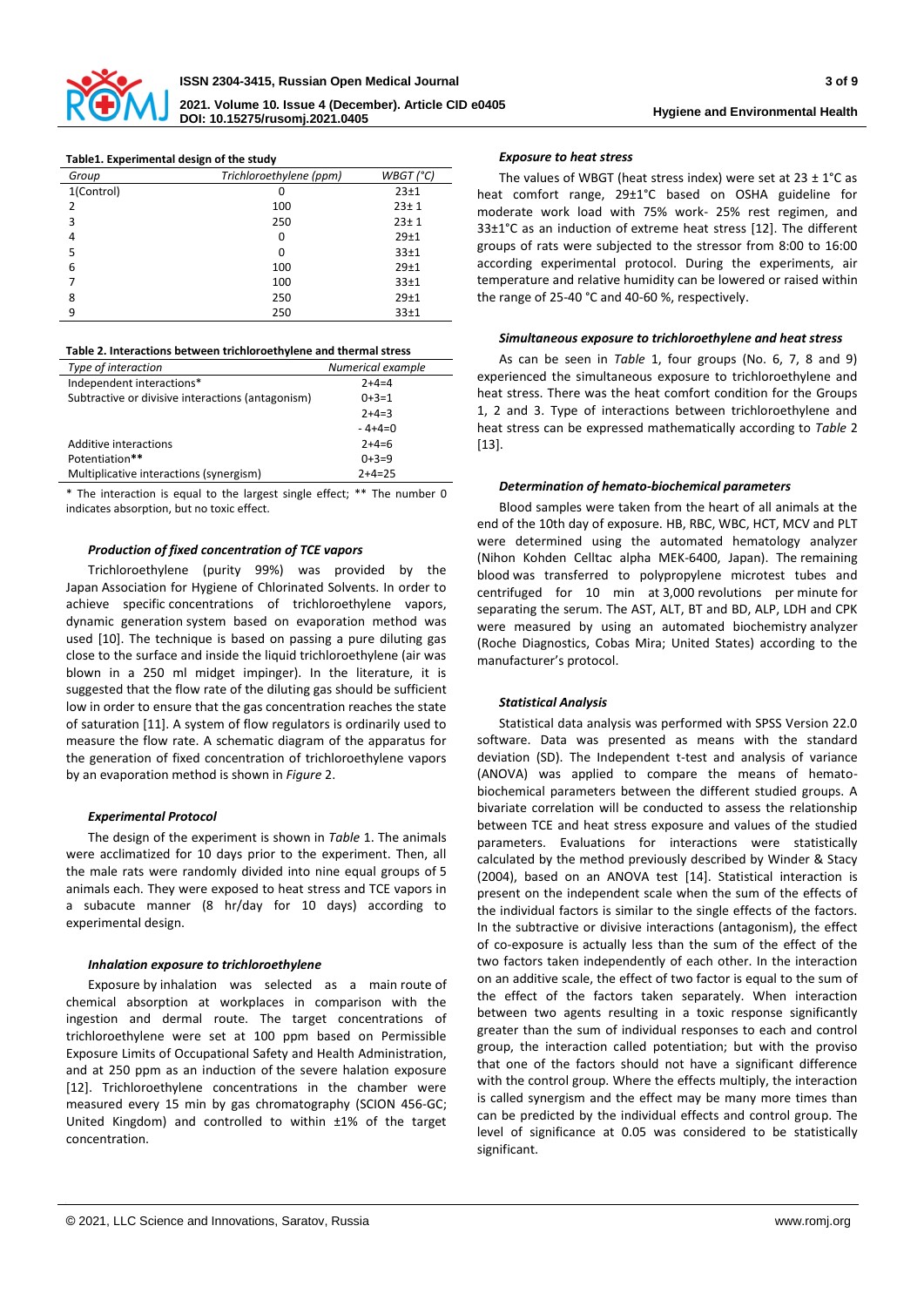

## **Table 3. Hemato-biochemical responses to interaction of trichloroethylene (concentration 100 ppm) and heat stress (WBGT=29±1°C)**

| Hemato-Biochemical | Control group (N=5)        |                    | Exposed group (N=5)  |                               |             |
|--------------------|----------------------------|--------------------|----------------------|-------------------------------|-------------|
| Parameters         | 0 ppm $/23 \pm 1^{\circ}C$ | $100$ ppm          | $29 \pm 1^{\circ}$ C | 100 ppm $/29 \pm 1^{\circ}$ C | Interaction |
| WBC $(103/\mu l)$  | 8.94±1.29                  | $11.52 \pm 1.55$ * | $6.00 \pm 1.01*$     | $6.98 \pm 1.25$ *             | Subtractive |
| RBC $(10^6/\mu l)$ | $8.99 \pm 0.20$            | $8.33 \pm 0.39*$   | $8.51 \pm 0.17*$     | $8.04 \pm 0.41*$              | Subtractive |
| HB (g/d)           | 16.04±0.40                 | 14.66±1.11*        | 15.16±0.41*          | 15.86±0.58                    | Independent |
| HCT (%)            | 46.92±1.03                 | 43.50±2.98*        | 44.32±1.55*          | 44.92±1.46                    | Independent |
| MCV (fl)           | 52.20±1.09                 | 52.20±2.04         | $52+1.58$            | 56±1.22*                      | Independent |
| PLT $(10^3/\mu l)$ | 727.20±45.10               | 841.20±50*         | 668.40±41.60         | 564.2±41.70*                  | Subtractive |
| <b>RDW</b> (%)     | 14.72±0.45                 | 15.06±1.25         | 14.9±1.01            | 14.98±1.05                    | Independent |
| AST (IU/I)         | 211.20±33.10               | 207.60±50.10       | 262.60±51.50         | 249.20±42.50                  | Independent |
| ALT (IU/I)         | 44.80±5.06                 | 76.60±6.04*        | 71.00±7.59*          | 77.2±5.88*                    | Independent |
| ALP (IU/I)         | 206.60±13.95               | 558.00±23.16*      | 298.00±32.86*        | 744.2±38.00*                  | Additive    |
| BT(mg/dl)          | $0.90 \pm 0.14$            | $0.86 \pm 0.16$    | $0.91 \pm 0.19$      | $0.92 \pm 0.16$               | Independent |
| BD (mg/dl)         | $0.25 \pm 0.09$            | $0.24 \pm 0.09$    | $0.22 \pm 0.03$      | $0.29 \pm 0.05$               | Independent |
| <b>CPK (IU/I)</b>  | 1258±76.22                 | 2019.40±84.2*      | 1690±65.7*           | 4011.20±97.70*                | Additive    |
| LDH (IU/I)         | 2735.8±88.32               | 2626.20±79.90      | 4076±81.10*          | 3540±74.60*                   | Subtractive |

\* Mean difference of variable between control and case group is statistically significant. WBC, White blood cell; RBC, Red blood cell; HB, Hemoglobin; HCT, Hematocrit; MCV, Mean corpuscular volume; PLT, Platelet count; RDW, Red cell distribution width; AST, Aspartate aminotransferase; ALT, Alanine aminotransferase; ALP, Alkaline phosphatase; BT, Bilirubin total; BD, Bilirubin direct; CPK, Creatinine phosphokinase; LDH, Lactate dehydrogenase.

| Hemato-Biochemical        | Control group (N=5)        | Exposed group (N=5) |                      |                               |             |
|---------------------------|----------------------------|---------------------|----------------------|-------------------------------|-------------|
| Parameters                | 0 ppm $/23 \pm 1^{\circ}C$ | $100$ ppm           | $33 \pm 1^{\circ}$ C | 100 ppm $/33 \pm 1^{\circ}$ C | Interaction |
| WBC $(10^3/\mu l)$        | 8.94±1.29                  | $11.52 \pm 1.55$ *  | $5.98 \pm 1.63*$     | $4.76 \pm 1.82$ *             | Subtractive |
| RBC (10 <sup>6</sup> /µl) | $8.99 \pm 0.20$            | $8.33 \pm 0.39*$    | $9.04 \pm 0.48$      | 7.82±0.82*                    | Subtractive |
| HB (g/d)                  | 16.04±0.40                 | 14.66±1.11*         | $17\pm0.49*$         | 14.24±0.48*                   | Subtractive |
| HCT (%)                   | 46.92±1.03                 | 43.5±2.98*          | $51.66 \pm 1.15*$    | $40.67 \pm 1.15$ <sup>*</sup> | Subtractive |
| MCV (fl)                  | 52.20±1.09                 | 52.20±2.04          | 57.00±2.00*          | 54.20±2.96                    | Subtractive |
| PLT $(10^3/\mu l)$        | 727.20±45.10               | 841.20±50*          | 669.60±46.20         | 549±49.20*                    | Subtractive |
| <b>RDW</b> (%)            | 14.72±0.45                 | 15.06±1.25          | 14.86±1.04           | 16.76±1.84*                   | Independent |
| AST (IU/I)                | 211.20±33.10               | 207.60±50.10        | 326.20±69.90*        | 209.20±4.20                   | Subtractive |
| ALT (IU/I)                | 44.80±5.06                 | 76.6±6.04*          | 77.20±8.09*          | 86.80±5.09*                   | Independent |
| ALP (IU/I)                | 206.60±13.95               | 558.0±23.16*        | 321.80±18.58*        | 630.20±19.65*                 | Additive    |
| BT(mg/dl)                 | $0.90 \pm 0.14$            | $0.86 \pm 0.16$     | $1.01 \pm 0.22$      | $0.80 \pm 0.00$               | Subtractive |
| BD (mg/dl)                | $0.25 \pm 0.09$            | $0.24 \pm 0.09$     | $0.28 \pm 0.10$      | $0.26 \pm 0.05$               | Independent |
| CPK (IU/I)                | 1258±76.22                 | 2019.40±84.2*       | 3300±80.82*          | 2912.40±75.83*                | Subtractive |
| LDH (IU/I)                | 2735.80±88.32              | 2626.20±79.90       | 3752±82.89*          | 4390±80.45*                   | Additive    |

\* Mean difference of variable between control and case group is statistically significant. WBC, White blood cell; RBC, Red blood cell; HB, Hemoglobin; HCT, Hematocrit; MCV, Mean corpuscular volume; PLT, Platelet count; RDW, Red cell distribution width; AST, Aspartate aminotransferase; ALT, Alanine aminotransferase; ALP, Alkaline phosphatase; BT, Bilirubin total; BD, Bilirubin direct; CPK, Creatinine phosphokinase; LDH, Lactate dehydrogenase.

| Hemato-Biochemical        | Control group (N=5)        | Exposed group (N=5) |                      |                            |             |
|---------------------------|----------------------------|---------------------|----------------------|----------------------------|-------------|
| Parameters                | 0 ppm $/23 \pm 1^{\circ}C$ | $250$ ppm           | $29 \pm 1^{\circ}$ C | 250 ppm $/29\pm1^{\circ}C$ | Interaction |
| $WBC (103/\mu l)$         | 8.94±1.29                  | 13.10±1.11*         | $6.00 \pm 1.01*$     | $6.60 \pm 1.20*$           | Subtractive |
| RBC (10 <sup>6</sup> /µl) | $8.99 \pm 0.20$            | $8.29 \pm 0.38*$    | $8.51 \pm 0.17*$     | $8.24 \pm 0.35*$           | Independent |
| HB (g/d)                  | 16.04±0.40                 | 15.38±0.46*         | 15.16±0.41*          | 15.44±0.45                 | Independent |
| HCT (%)                   | 46.92±1.03                 | 43.76±1.73*         | 44.32±1.55*          | 46.10±1.05                 | Independent |
| MCV (fl)                  | 52.20±1.09                 | 52.80±0.83          | 52.00±1.58           | 54.80±1.92*                | Independent |
| PLT $(10^3/\mu l)$        | 727.20±45.10               | 596.60±49.90*       | 668.40±41.60         | 659.60±44.30*              | Independent |
| <b>RDW</b> (%)            | 14.72±0.45                 | 14.66±0.76          | 14.9±1.01            | 16.80±1.11*                | Independent |
| AST (IU/I)                | 211.20±33.10               | 183.60±14.80        | 262.60±51.50         | 299.20±29.00*              | Independent |
| ALT (IU/I)                | 44.80±5.06                 | 85.40±17.30*        | 71.00±7.59*          | 75.00±27.27*               | Independent |
| ALP (IU/I)                | 206.60±13.95               | 630.80±31.78*       | 298±32.86*           | 753.80±31.65*              | Additive    |
| BT(mg/dl)                 | $0.90 \pm 0.14$            | $0.74 \pm 0.05*$    | $0.91 \pm 0.19$      | 1±0.33                     | Independent |
| BD (mg/dl)                | $0.25 \pm 0.09$            | $0.19 \pm 0.06$     | $0.22 \pm 0.03$      | $0.24 \pm 0.01$            | Independent |
| CPK (IU/I)                | 1258±76.22                 | 1292±40.73          | 1690±65.70*          | 2960±61.51*                | Additive    |
| LDH (IU/I)                | 2735.80±88.32              | 1810±34.67*         | 4076±81.10*          | 7862±65.14*                | Additive    |

\* Mean difference of variable between control and case group is statistically significant. WBC, White blood cell; RBC, Red blood cell; HB, Hemoglobin; HCT, Hematocrit; MCV, Mean corpuscular volume; PLT, Platelet count; RDW, Red cell distribution width; AST, Aspartate aminotransferase; ALT, Alanine aminotransferase; ALP, Alkaline phosphatase; BT, Bilirubin total; BD, Bilirubin direct; CPK, Creatinine phosphokinase; LDH, Lactate dehydrogenase.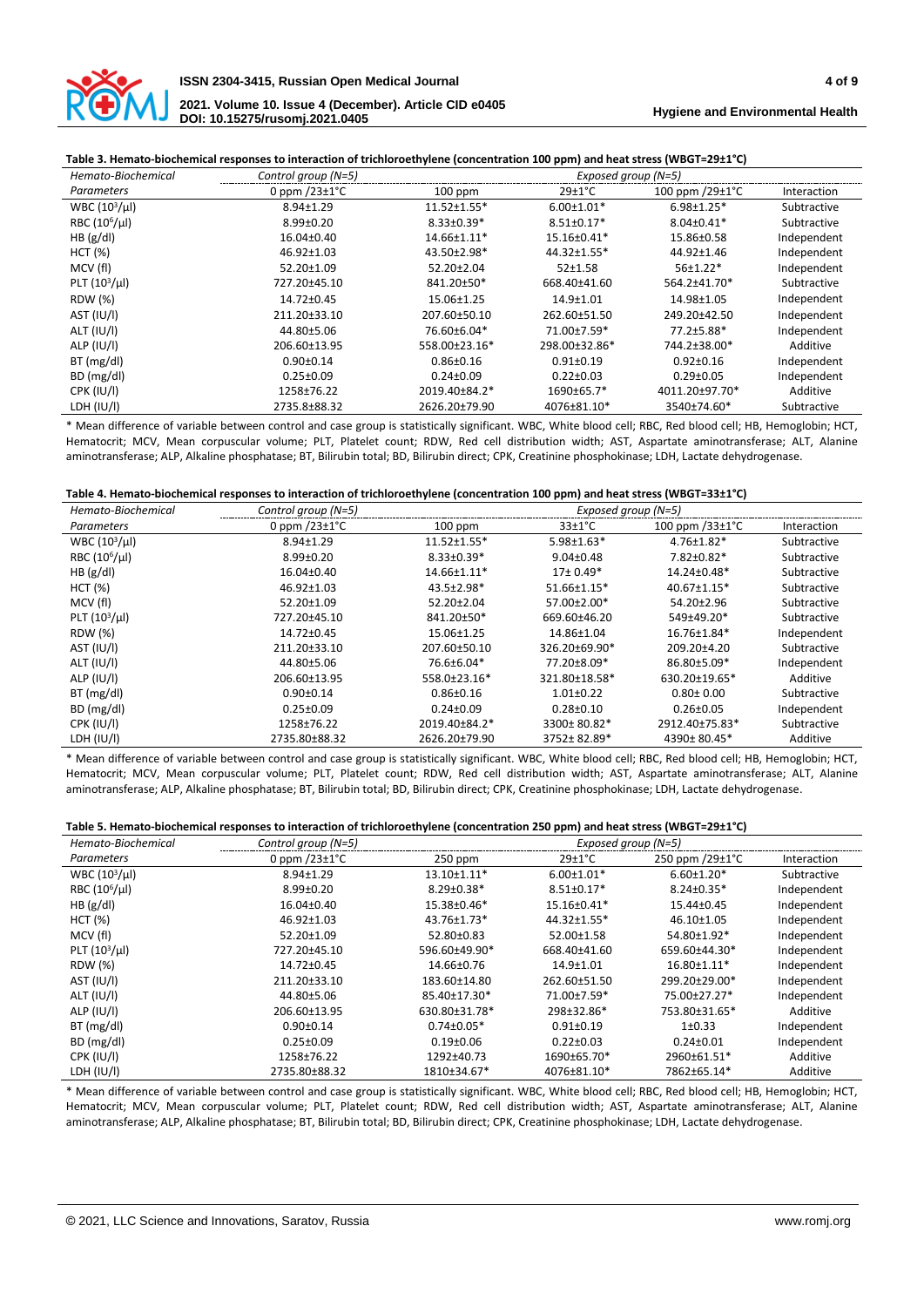

**Hygiene and Environmental Health**

**Table 6. Hemato-biochemical responses to interaction of trichloroethylene (concentration 250 ppm) and heat stress (WBGT =33±1°C)**

| Hemato-Biochemical | Control group (N=5)         |                  | Exposed group (N=5)  |                                  |             |
|--------------------|-----------------------------|------------------|----------------------|----------------------------------|-------------|
| Parameters         | 0 ppm $/23 \pm 1^{\circ}$ C | 250 ppm          | $33 \pm 1^{\circ}$ C | $250$ ppm/33 $\pm$ 1 $\degree$ C | Interaction |
| $WBC (103/\mu l)$  | 8.94±1.29                   | 13.10±1.11*      | $5.98 \pm 1.63*$     | 4.98±1.08*                       | Subtractive |
| RBC $(10^6/\mu l)$ | $8.99 \pm 0.20$             | $8.29 \pm 0.38*$ | $9.04 \pm 0.48$      | $8.28 \pm 0.48*$                 | Subtractive |
| HB (g/d)           | 16.04±0.40                  | 15.38±0.46*      | 17.0±0.49*           | 15.28±0.68*                      | Subtractive |
| HCT (%)            | 46.92±1.03                  | 43.76±1.73*      | 51.66±1.15*          | 45.36±1.50                       | Subtractive |
| MCV (fl)           | 52.20±1.09                  | 52.80±0.83       | $57+2*$              | 54.80±1.92*                      | Subtractive |
| PLT $(10^3/\mu l)$ | 727.20±45.10                | 596.60±49.90*    | 669.60±46.20         | 765.20±41.90                     | Independent |
| <b>RDW</b> (%)     | 14.72±0.45                  | 14.66±0.76       | 14.86±1.04           | 16.78±1.92*                      | Independent |
| AST (IU/I)         | 211.20±33.10                | 183.60±14.80     | 326.20±69.90*        | 233.40±43.00                     | Subtractive |
| ALT (IU/I)         | 44.80±5.06                  | 85.40±17.30*     | 77.20±8.09*          | 56.20±15.73                      | Subtractive |
| ALP (IU/I)         | 206.60±13.95                | 630.80±31.78*    | 321.80±18.58*        | 662.60±31.72*                    | Independent |
| BT(mg/dl)          | $0.90 \pm 0.14$             | $0.74 \pm 0.05*$ | $1.01 \pm 0.22$      | $0.80 + 0.13$                    | Subtractive |
| BD (mg/dl)         | $0.25 \pm 0.09$             | $0.19 + 0.06$    | $0.28 \pm 0.10$      | $0.21 \pm 0.09$                  | Subtractive |
| CPK (IU/I)         | 1258±76.22                  | 1292±40.73       | 3300±80.82*          | 3376±59.56*                      | Independent |
| LDH (IU/I)         | 2735.80±88.32               | 1810±34.67*      | 3752±82.89*          | 6067.20±78.66*                   | Additive    |

\* Mean difference of variable between control and case group is statistically significant. WBC, White blood cell; RBC, Red blood cell; HB, Hemoglobin; HCT, Hematocrit; MCV, Mean corpuscular volume; PLT, Platelet count; RDW, Red cell distribution width; AST, Aspartate aminotransferase; ALT, Alanine aminotransferase; ALP, Alkaline phosphatase; BT, Bilirubin total; BD, Bilirubin direct; CPK, Creatinine phosphokinase; LDH, Lactate dehydrogenase.

### **Results**

The observations showed that the 8-hour exposure to extreme heat stress resulted in pronounced signs such as high body temperature, rapid and shallow breathing and reduction in body weight. The data resulting from hemato-biochemical responses of studied rats to co-exposure to trichloroethylene 100 ppm and WBGT 29±1°C was presented in *Table* 3. Mean blood WBC, PLT, ALT, ALP and CPK increased significantly in all the groups exposed to TCE 100 ppm as compared to the control group (P<0.01), but there was a significant decrease for parameters RBC, HB and HCT (P<0.01). Heat exposure (WBGT 29±1°C) significantly resulted in a decrease in the levels of WBC, RBC, HB and HCT; although the raised levels of ALT, ALP, CPK and LDH were observed among rats exposed to the heat stress compared to the control group (P<0.01). The values of MCV, ALT, ALP, CPK and LDH significantly increased during the simultaneous exposure of rats to permissible heat stress (29±1°C) and trichloroethylene 100 ppm. Our results demonstrate an additive effect of these stressors in rats on value of CPK and ALP. Our results point to a subtractive or divisive effect of co-exposure of heat stress and trichloroethylene on WBC, RBC, PLT and LDH values. Moreover, the interaction of heat stress and trichloroethylene exposure for 10 consecutive days resulted in an independent effect in case of other hemato-biochemical parameters.

*Table* 4 shows the comparison result of the mean values of hemato-biochemical parameters between exposed and control groups after heat exposure to WBGT 33±1°C. The extreme heat stress significantly caused an increase in blood HB, HCT, MCV, AST, ALT, ALP, CPK and LDH of the exposed group compared to control group (P<0.001). Statistical analysis by independent sample t-test indicated the significant difference between WBC levels in the control group  $(8.94\pm1.29\ 10^3/\mu l)$  with those values  $(5.98\pm1.63$  $10<sup>3</sup>/\mu$ l) in rats exposed to extreme heat stress (P<0.01). The rats exposed concomitantly to heat stress (WBGT=33±1°C) and trichloroethylene (concentration 100 ppm) had a significantly increase in levels of biochemical parameters including ALT, ALP, CPK and LDH compared to those values in control group (P<0.001). The current study found that co-exposure to extreme heat stress and TCE caused the lower levels of hematological parameters such as WBC, RBC, HB, HCT and PLT in the exposed group in comparison with the rat with comfort heat condition of WBGT 23±1°C and no

exposure to TCE (P<0.01). These results suggest that the joint effects of co-exposure of the trichloroethylene and heat stress on ALP and LDH can be an additive interaction.

Another interrelation of simultaneous exposure to comfort and permissible heat stress and high concentrations of trichloroethylene (250 ppm) is presented *Table* 5. Rats exposed to 250 ppm TCE showed a significant decrease in levels of RBC, HB, HCT, PLT, BT and LDH and a significant increase in levels of WBC, ALT and ALP (P<0.001). The simultaneous exposure to 250 ppm concentration of TCE and WBGT 29±1°C induced a significant decrease in mean levels of WBC, RBC and PLT and also produced a statistically significant increase in mean levels of hematobiochemical such as MCV, RDW, AST, ALT, ALP, CPK and LDH (P<0.001).

As can be seen in *Table* 6, the co-exposure to trichloroethylene (concentration 250 ppm) and heat stress (WBGT =29±1°C) lead to the additive interaction for levels of ALP, CPK and LDH, respectively.

Assessing the hemato-biochemical responses to interaction of high concentration trichloroethylene (250 ppm) and extreme heat stress (WBGT=33±1°C) (*Table* 6) was revealed that there is the additive interaction for LDH. The values of WBC, RBC and HB significantly decreased after co-exposure 250 ppm TCE and extreme heat stress; although, this exposure condition lead to statistically significant increase in mean levels of MCV, RDW, ALP, CPK and LDH.

#### **Discussion**

To the best of our knowledge, the present study was the first one to report the effect of in vivo co-exposure to trichloroethylene and heat stress on hemato-biochemical parameters in adult male Sprague-Dawley rats. In the study, WBC levels were significantly lower in the rats exposed to heat stress. Also, a negative relationship was found between the WBGT index and WBC value (R=-0.52, P<0.05). These results are consistent with the study by Norloei et al. 2017, who reported that heat stress is able to decrease the number of WBC <sup>6</sup>. Also, Ondruska et al. 2011, noted that exposure to elevated levels of ambient temperature (36±3 °C) decreased the number of WBCs of New Zealand white females growing rabbits [15]. Lowered WBC counts in humans and rats may imply lowered stem cell proliferation rates in the bone marrow. It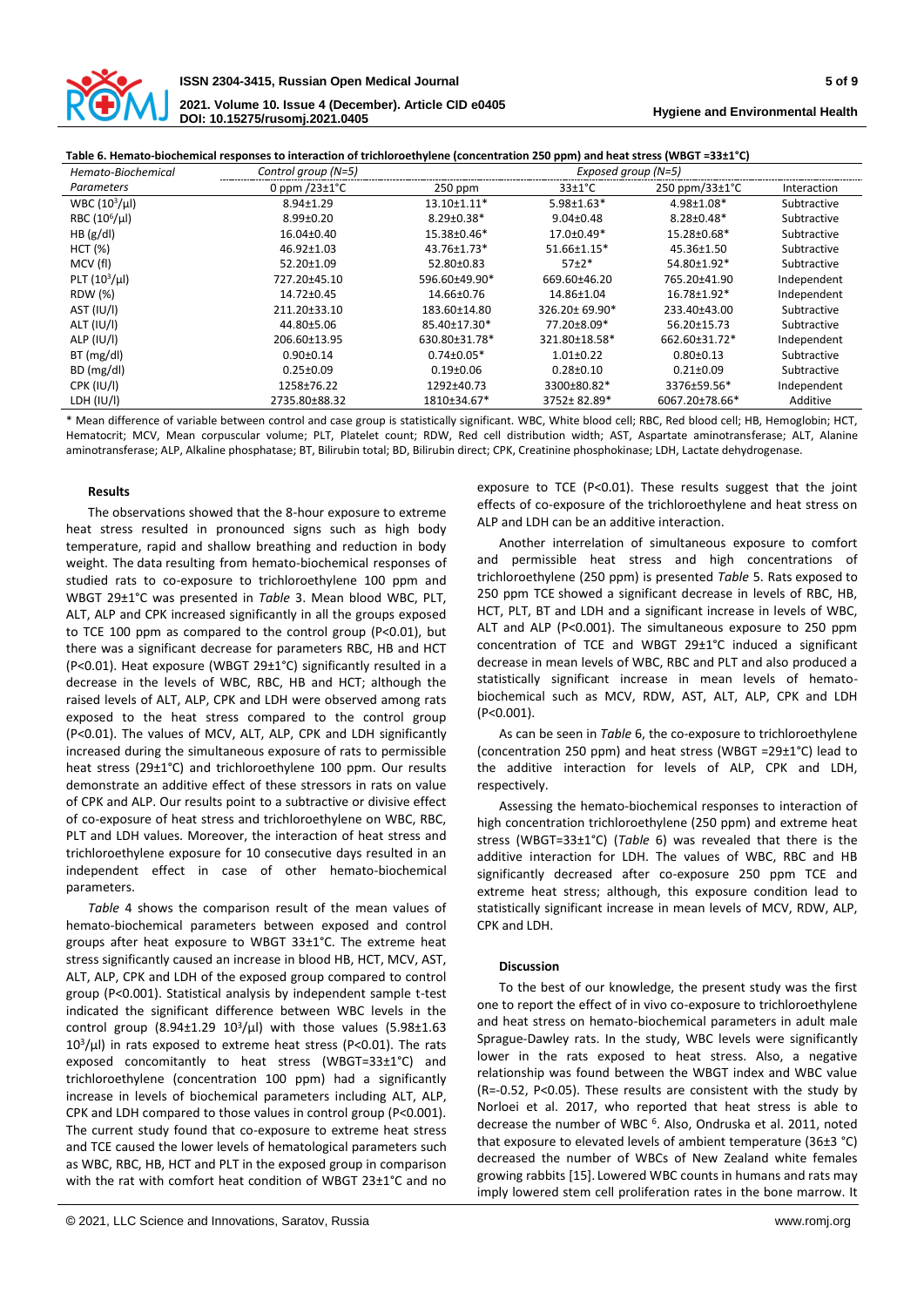

tempted us to formulate a hypothesis that lowered cellular proliferation rates may be a common physiological characteristic in both rats and humans after increase in temperature [16].

Animals exposed to 100 and 250 ppm TCE had statistically significant increases in WBC levels compared to the controls. WBCs are the cells of the immune system that are involved in protecting the body against both infectious disease and foreign invaders. It may indicate that rats exposed to trichloroethylene levels enhance susceptibility to infection and that the immune system is working to destroy it. These findings are consistent with the data reported by Liu. 2009, who noted that the WBC levels were more than normal range in patients for whom trichloroethylene is used as the detergent to clean metal surface [17].

Hemato-biochemical analysis of blood indicated co-exposure to heat stress and TCE caused statistically significant decrease in total white blood cell. Based on these results, the joint effects of co-exposure of the trichloroethylene and heat stress on WBC levels is a subtractive interaction. Some studies have reported that exposure to high ambient temperature modifies various components of immune function such as T cell counts and lymphocyte a form of small leucocyte (white blood cell) proliferation [18]. Animal studies also suggest that at relatively high doses, and in one specific mouse model of systemic autoimmunity, exposure to trichloroethylene can induce an autoimmune syndrome which destroy WBCs or bone marrow cells [19]. This condition, also known as leukopenia, can have important effects on toxicological decision making, since WBC is a valuable indicator of immunocompetence, infection, and inflammation and can places animals and individuals at increased risk of infection. The low WBC counts as a result of such interactions may be due to immune system problems which destroy bone marrow cells. Consistent evidence existed to suggest that dichloroacetic acid (DCA) as metabolite of trichloroethylene could cause DNA damage (DNA unwinding) in studies in vivo in bone marrow and blood leukocytes in animals. Thus, heat stress increases sensitivity of WBCs to trichloroethylene and the simultaneous effects of exposure provide the circumstances for the occurrence of a variety of diseases [19].

Similar to WBC, we did observe heat exposure (WBGT 29±1°C) significantly resulted in a decrease in the RBC counts and HB and HCT levels. According to a study by Seley (1960), heat stress in mammals may decreased the level of adrenocorticotropic hormone (ACTH) in the blood, which might then result in decreases in RBC counts and HB concentration [20].

The extreme heat stress (WBGT 33±1°C) significantly caused an increase in blood HB and HCT of the exposed group compared to control group. This increase of HB and HCT levels can be due to the nutrient availability for HB synthesis because of consuming more food by rats or decreasing voluntary intake under sub-acute exposure to heat [21].

The present study also evaluated hematotoxicity potential of trichloroethylene on RBC, HB and HCT. Mean blood of those parameters decreased significantly in all the groups exposed to trichloroethylene as compared to the control group. The mechanism of these changes are not presently known. Mild macrocytic anemia has been observed in some workers occupationally exposed to trichloroethylene which may be a reason for the effect of this solvent on the bone marrow and cause disorder [22].

The interaction of trichloroethylene and heat stress on RBC, HB and HCT was mostly subtractive. The mechanism of these changes are not presently known. Unfortunately, there were no available satisfy data from the literature concluded clinical condition of the effects of co-exposure of heat stress and trichloroethylene in the RBC count and HB and HCT levels, but a subtractive effect can be a dangerous situation for these parameters.

Based on findings, the interaction of trichloroethylene (100 ppm) and heat stress on PLT levels was subtractive or divisive (antagonism) scale, however there was an independent interaction for 250 ppm groups. Very few studies have addressed the effects of simultaneous occupational exposure to heat stress and trichloroethylene on the PLT levels. There are no reports from such studies conducted on laboratory animals. PLTs stop bleeding by clumping and forming plugs in blood vessel injuries. Thrombocytopenia (a condition in which body have a low blood platelet count) often occurs as a result of a separate disorder, such as anemia, bone marrow disorders or an immune system problem. Zhang et al. (2012) observed that serum levels of both IgG and IgM were significantly decreased in workers exposed to trichloroethylene levels below 12 ppm, the median exposure level [23]. These results provide further evidence that trichloroethylene is immunotoxic at relatively low exposure levels. Also, evidencebased results show that heat stress creates a greater threat to immune function in comparison with thermo-neutral conditions [24].

Observed values of enzymes AST, ALT, and ALP were higher in rats exposed to heat stress compared to control group. Results showed that the sub-acute heat exposure can increase the levels of liver enzymes AST, ALT, and ALP which are consistent with much of the prior research indicated that the AST and ALP values for Beetal and Toggenburg goats between hot and cold seasons are considerably different [5]. Our results are consistent with the hypothesis that liver function is reduced at warmer environmental temperatures. Evidence from pharmacology science has demonstrated that toxicity increases with elevated temperatures [25]. Our data suggest that even sub-acute exposures to heat stress could significantly impair liver function and potentially the detoxification capacity of the male Sprague-Dawley rats. In acute hepatocellular injury, serum AST levels usually rise immediately, reaching a higher level than ALT initially, due to the higher activity of AST in hepatocytes and its release with liver injury. Within 24 to 48 hours, particularly if ongoing damage occurs, ALT will become higher than AST, because of its longer plasma half-life. In chronic hepatocellular injury, ALT is more commonly elevated than AST [26].

After inhalation exposure to the trichloroethylene, only ALT, ALP and CPK showed an increased value among the studied biochemical parameters. These findings are in agreement with Kumar et al. (2001), who showed a significant increase in all tested serum liver enzymes (ALP, GGTP and ALT) comparing to control group after 1 and 3 days' post trichloroethylene injection [27].

Our results demonstrate an additive interaction between exposure to trichloroethylene and heat stress for ALP enzyme in rats. Rats exposed to trichloroethylene and heat stress have a higher risk of increasing ALP level than those only exposed to one stressor (either trichloroethylene or heat stress alone). As previously mentioned, the co-exposure to trichloroethylene and heat stress lead to the subtractive or independent interaction for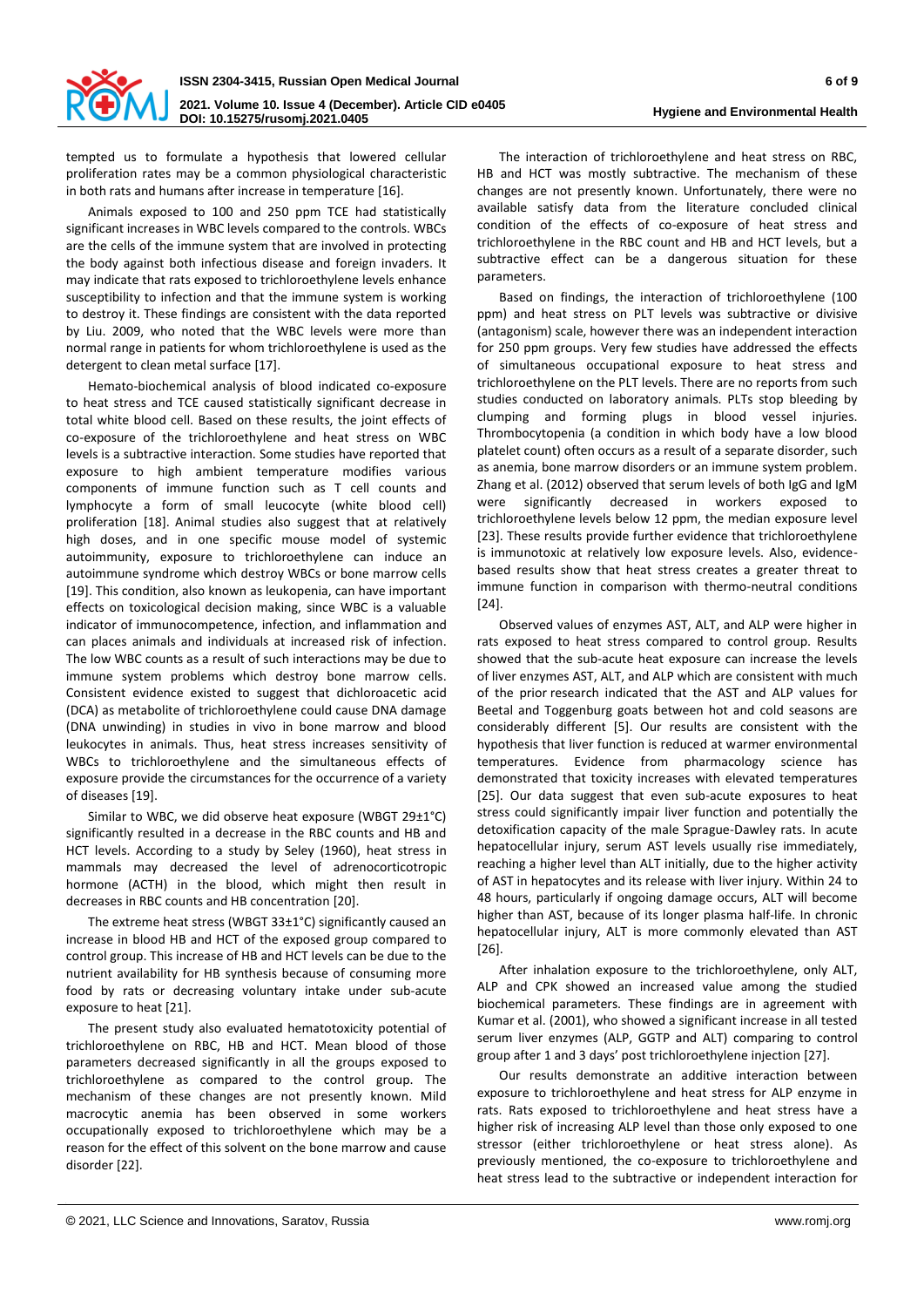

levels of AST and ALT, but there was an additive effect for ALP enzyme. Therefore, this interaction can't be due to the effect of simultaneous exposure on the liver.

Based on present study and other researches, the exposure to heat stress caused to increase the level of CPK enzymes [28]. These findings are in agreement with those obtained by Hubbard et al. 1979, indicating a significant increase in rat's blood CPK during 24 and 96 h exposure to heat [29]. This may be because the prolonged heat exposure affected the muscles, causing muscle infarction as well as its fatigue.

Serum level of CPK enzymes increased significantly in all the groups exposed to TCE 100 ppm as compared to the control group. It was also observed the values of CPK increased during the exposure of rats to trichloroethylene 250 ppm, although it did not reach a level of statistical significance. It has been considered that the increase of CPK activity has some relations with the diseases of voluntary muscle and membrane permeability in those muscles [30].

Interestingly, except for extreme heat stress (WBGT≥33°C), all other combinations of concentrations of trichloroethylene (≥100 PPM) and heat stress (WBGT=29±1°C) after 8 h exposure indicating a very severe additive effect for value of CPK in rats (see *Table* 3&5). Clinically, high levels of CPK in the blood may be an indication of damage to CPK-rich tissue such as in rhabdomyolysis (severe muscle breakdown), muscular dystrophy, autoimmune myositides, and kidney injury which as mentioned previously all are related to the destructive effects of trichloroethylene or heat stress [31].

But with increasing heat stress (WBGT≥33°C), their additive effects decreased for those value (see *Table* 4&6). These results suggest that concentrations of trichloroethylene act additively to harmful effects of heat stress for value of CPK up to certain level limit. After the permissible limit, these may work antagonistically or independently with trichloroethylene. CPK catalyzes the conversion of creatine and utilizes adenosine triphosphate (ATP) to create phosphocreatine (PCr) and adenosine diphosphate (ADP). PCr serves as an energy reservoir for the rapid buffering and regeneration of ATP in situ, as well as for intracellular energy transport by the PCr shuttle or circuit [32]. Thus CPK is an important enzyme in such tissues and the antagonistic effects of trichloroethylene and extreme heat stress (WBGT≥33°C) may reduce the body's energy resources.

The present experiment confirms evidence presented earlier in that high temperature caused increased LDH activities of broilers in the in vitro and in vivo systems [33]. LDH is an enzyme involved in energy production that is found in almost all of the body's cells, with the highest levels found in the cells of the heart, liver, muscles, and kidney and in blood cells. When illness or injury damages cells, LDH may be released into the bloodstream, causing the level of LDH in blood to rise [34]. Several studies have also demonstrated correlation between heart, liver [35], kidney and blood disorders with heat [36]. Thus, high levels of LDH indicate some form of tissue damage [6].

We found rats exposed to 250 ppm TCE showed a significant decrease in levels of LDH. These findings are in agreement with Cummings et al. (2000), who reported trichloroethylene caused modest cytotoxicity in freshly isolated human proximal tubular (hPT) cells, as assessed by significant decreases in LDH activity after 1 hr of exposure to 500 μM trichloroethylene [36]. It should be noted that decrease in total LDH activity, rather than LDH

release, was used as an index of cytotoxicity, because trichloroethylene was found to inhibit LDH activity in hPT cells.

The most striking result to emerge from the data is that combined exposure to trichloroethylene and heat stress have induced additive effect on LDH enzyme. But, comfort environmental temperatures, up to WBGT=29°C, and lower solvent concentrations caused antagonism effect in the serum LDH levels. Present research was the first to report those effects, but a number of studies have demonstrated the relationship between LDH enzyme levels and co exposure to ambient temperatures and inorganic compounds.

#### **Conclusion**

Our findings indicated that there were the subtractive (antagonism) and independent interactions for the hematological parameters and the additive, subtractive and independent interactions for biochemical parameters based on the exposure level to trichloroethylene and heat stress. However, the single effects of heat stress and TCE exposure on the hematobiochemical parameters could be completely different from the effects of simultaneous exposures to these stressors.

#### **Ethical approval**

Ethical approval for this study was obtained from School of Health – Shiraz University of Medical Sciences (Project no. 1396-01-04-15122).

The procedures have been approved also by a national ethics committee, and the protocol conforms to the guidelines of CPCSEA (Committee for the Purpose of Control and Supervision of Experiments on Animals).

#### **Conflict of Interest**

The authors declare that there is no conflict of interest.

#### **Funding**

This study was part of a PhD dissertation and research project supported by Shiraz University of Medical Sciences (Grant no. 1396-01-04- 15122).

#### **Acknowledgement**

The authors would like to thank Larestan University of Medical Sciences and pathology laboratory of Dr. Modaressi for their invaluable assistance.

#### **References**

- 1. Ramdhan DH, Kamijima M, Yamada N, Ito Y, Yanagiba Y, Nakamura D, Nakajima T, et al. Molecular mechanism of trichloroethylene-induced hepatotoxicity mediated by CYP2E1. *Toxicol Appl Pharmacol* 2008; 231(3): 300-307. [https://doi.org/10.1016/j.taap.2008.04.020.](https://doi.org/10.1016/j.taap.2008.04.020)
- 2. Ramdhan DH, Kamijima M, Wang D, Ito Y, Naito H, Yanagiba Y, Nakajim T, et al. Differential response to trichloroethylene-induced hepatosteatosis in wild-type and PPARα-humanized mice. *Environ Health Perspect* 2010; 118(11): 1557-1563. [https://doi.org/10.1289/ehp.1001928.](https://doi.org/10.1289/ehp.1001928)
- 3. Rathwa SD, Vasava AA, Pathan MM, Madhira SP, Patel YG, Pande AM. Effect of season on physiological, biochemical, hormonal, and oxidative stress parameters of indigenous sheep. *Vet World* 2017; 10(6): 650-654. [https://doi.org/10.14202/vetworld.2017.650-654.](https://doi.org/10.14202/vetworld.2017.650-654)
- 4. Srikandakumar A, JohnsonE HE, Mahgoub O (2003) Effect of heat stress on respiratory rate, rectal temperature and blood chemistry in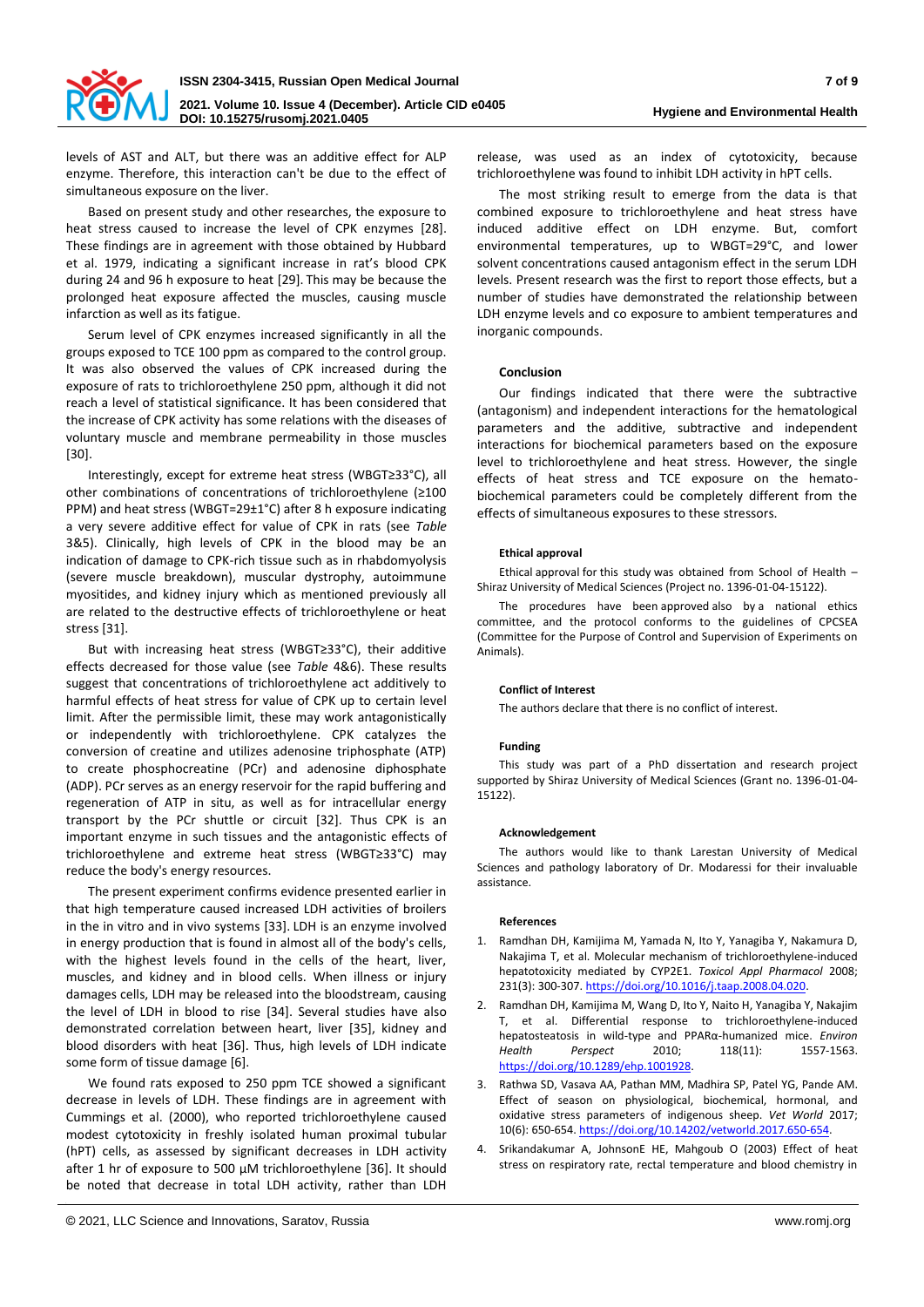

**2021. Volume 10. Issue 4 (December). Article CID e0405 DOI: 10.15275/rusomj.2021.0405**

**Hygiene and Environmental Health**

Omani and Australian Merino sheep. *Small Rumin Res* 2003; 49(2): 193-198. [https://doi.org/10.1016/S0921-4488\(03\)00097-X.](https://doi.org/10.1016/S0921-4488(03)00097-X) 

- 5. Gattani A, Pathak A, Kumar A, Mishra V, Bhatia JS. Influence of season and sex on hemato-biochemical traits in adult turkeys under arid tropical environment. *Vet World* 2016; 9(5): 530-534. [https://doi.org/10.14202/vetworld.2016.530-534.](https://doi.org/10.14202/vetworld.2016.530-534)
- 6. Norloei S, Jafari MJ, Omidi L, Khodakarim S, Bashash D, Abdollahi MB, et al. The effects of heat stress on a number of hematological parameters and levels of thyroid hormones in foundry workers. *Int J Occup Saf Ergon* 2017; 23(4): 481-490. [https://doi.org/10.1080/10803548.2016.1246122.](https://doi.org/10.1080/10803548.2016.1246122)
- 7. LeonL R Thermoregulatory responses to environmental toxicants: The interaction of heat stress and toxicant exposure. *Toxicol Appl Pharmacol* 2008; 233(1): 146-161. [https://doi.org/10.1016/j.taap.2008.01.012.](https://doi.org/10.1016/j.taap.2008.01.012)
- 8. Gordon CJ, Johnstone AF, Aydin C. Thermal stress and toxicity. *Compr Physiol* 2014; 4(3): 995-1016. [https://doi.org/10.1002/cphy.c130046.](https://doi.org/10.1002/cphy.c130046)
- 9. ISO. Hot Environments Estimation of the heat stress on working man, based on the WBGT index (Web Bulb Globe Temperature). Geneva: International Standards Organization: ISO. ISO 7243. 1989; 9 p. [https://www.iso.org/standard/13895.html.](https://www.iso.org/standard/13895.html)
- 10. Namiesīnik J. Generation of standard gaseous mixtures. *J Chromatogr A* 1984; 300: 79-108. [https://doi.org/10.1016/S0021-9673\(01\)87581-6.](https://doi.org/10.1016/S0021-9673(01)87581-6)
- 11. Koziel JA, Martos PA, Pawliszyn J. System for the generation of standard gas mixtures of volatile and semi-volatile organic compounds for calibrations of solid-phase microextraction and other sampling devices. *J Chromatogr A* 2004; 1025(1): 3-9. [https://doi.org/10.1016/j.chroma.2003.10.079.](https://doi.org/10.1016/j.chroma.2003.10.079)
- 12. Occupational Safety and Health Administration. 1910.1000 Air contaminants. Occupational Safety and Health Standards. Permissible Exposure Limits (PELS), from 29 CFR 1910.1000. Table Z-2. 2006. [https://www.osha.gov/laws](https://www.osha.gov/laws-regs/regulations/standardnumber/1910/1910.1000TABLEZ2)[regs/regulations/standardnumber/1910/1910.1000TABLEZ2.](https://www.osha.gov/laws-regs/regulations/standardnumber/1910/1910.1000TABLEZ2)
- 13. Ramsey JD, Burford CL, Beshir MY, Jensen RC. Effects of workplace heat conditions on safe work behavior. *J Saf Res*. 1983; 14(3): 105-114. [https://psycnet.apa.org/doi/10.1016/0022-4375\(83\)90021-X.](https://psycnet.apa.org/doi/10.1016/0022-4375(83)90021-X)
- 14. Winder C, Stacey NH, Eds. Occupational toxicology. 2nd ed. New York: CRC press. 2004; 624 p. [https://www.worldcat.org/title/occupational](https://www.worldcat.org/title/occupational-toxicology/oclc/52251543)[toxicology/oclc/52251543.](https://www.worldcat.org/title/occupational-toxicology/oclc/52251543)
- 15. Ondruska L, Rafay J, Okab AB, Ayoub MA, Al-Haidary AA, Samara EM, et al. Influence of elevated ambient temperature upon some physiological measurements of New zealand White rabbits. *Vet Med* 2011; 56: 180-186. [https://doi.org/10.17221/3150-VETMED.](https://doi.org/10.17221/3150-VETMED)
- 16. Koizumi A, Roy NS, Tsukada M, Wada Y. Increase in housing temperature can alleviate decreases in white blood cell counts after energy restriction in C57BL/6 female mice. *Mech Ageing Dev* 1983; 71(1-2): 97-102. [https://doi.org/10.1016/0047-6374\(93\)90038-s.](https://doi.org/10.1016/0047-6374(93)90038-s)
- 17. Liu J. Clinical analysis of seven cases of trichloroethylene medicamentose-like dermatitis. *Ind Health* 2009; 47(6): 685-688. [https://doi.org/10.2486/indhealth.47.685.](https://doi.org/10.2486/indhealth.47.685)
- 18. Shephard RJ. Immune changes induced by exercise in an adverse environment. *Can J Physiol Pharmaco* 1998; 76(5): 539-546. [https://doi.org/10.1139/cjpp-76-5-539.](https://doi.org/10.1139/cjpp-76-5-539)
- 19. Gilbert KM, Przybyla B, Pumford NR, Han T, Fuscoe J, Schnackenberg LK, et al. Delineating liver events in trichloroethylene-induced autoimmune hepatitis. *Chem Res Toxicol* 2009; 22(4): 626-632. [https://doi.org/10.1021/tx800409r.](https://doi.org/10.1021/tx800409r)
- 20. Selye H. The concept of stress in experimental physiology. In: Tanner JM, Ed. Stress and Psychiatric disorder. 1st ed. Oxford: Blackwell. 1960: 67–75.
- 21. Rana MS, Hashem MA, Sakib MN, Kumar A (2014) Effect of heat stress on blood parameters in indigenous sheep. *J Bangladesh Agril Univ* 2014; 12(1): 91-94. [http://dx.doi.org/10.22004/ag.econ.209902.](http://dx.doi.org/10.22004/ag.econ.209902)
- 22. Qasim FK, Ahmed AH. Effects of welding fume particles on heamatological parameters in male Albino rats. *Zanco J Med Sci* 2013; 17(2): 422-428. [https://www.iasj.net/iasj/article/158805.](https://www.iasj.net/iasj/article/158805)
- 23. Zhang L, Bassig BA, Mora JL, Vermeulen R, Ge Y, Curry JD, et al. Alterations in serum immunoglobulin levels in workers occupationally exposed to trichloroethylene. *Carcinogenesis* 2013; 34(4): 799-802. [https://doi.org/10.1093/carcin/bgs403.](https://doi.org/10.1093/carcin/bgs403)
- 24. Walsh NP, Gleeson M, Pyne DB, Nieman DC, Dhabhar FS, Shephard RJ, et al. Position statement part two: maintaining immune health. *Exerc Immunol Rev* 2011; 17: 64-103. [https://pubmed.ncbi.nlm.nih.gov/21446353.](https://pubmed.ncbi.nlm.nih.gov/21446353)
- 25. Kurnath P, Dearing MD. Warmer ambient temperatures depress liver function in a mammalian herbivore. *Biol Lett* 2013; 9(5): 20130562. [https://doi.org/10.1098/rsbl.2013.0562.](https://doi.org/10.1098/rsbl.2013.0562)
- 26. Kim WR, Flamm SL, Di Bisceglie AM, Bodenheimer HC; Public Policy Committee of the American Association for the Study of Liver Disease. Serum activity of alanine aminotransferase (ALT) as an indicator of health and disease. *Hepatology* 2008; 47(4): 1363-1370. [https://doi.org/10.1002/hep.22109.](https://doi.org/10.1002/hep.22109)
- 27. Kumar P, Prasad AK, Maji BK, Mani U, Dutta KK. Hepatoxic alterations induced by inhalation of trichlorethylene (TCE) in rats. *Biomed Environ Sci* 2001; 14(4): 325-332. [https://pubmed.ncbi.nlm.nih.gov/11862613.](https://pubmed.ncbi.nlm.nih.gov/11862613)
- 28. Ahamed SM, Ahmed OA, Eldin ES, Elmoubarak AO, Elfaki I. Modawe GA. Effect of Direct Sun Heat Exposure on Creatinine & Creatine Kinase Level. *Br J Med Health Res* 2015; 2: 10-16.
- 29. Hubbard RW, Criss RE, Elliott LP, Kelly C, Matthew WT, Bowers WD, et al. Diagnostic significance of selected serum enzymes in a rat heatstroke model. *J Appl Physiol Respir Environ Exerc Physiol* 1979; 46(2): 334-339.. [https://doi.org/10.1152/jappl.1979.46.2.334.](https://doi.org/10.1152/jappl.1979.46.2.334)
- 30. Sudo A, Hasegawa H, Sato M, Honma T, Miyagawa M, Okonogi K. Influence of trichloroethylene in each process of ageing of rats. *Ind Health* 1979; 17: 233-238.
- 31. Moghadam-Kia S, Oddis CV, Aggarwal R. Approach to asymptomatic creatine kinase elevation. *Cleve Clin J Med* 2016; 83(1): 37-42. [https://doi.org/10.3949/ccjm.83a.14120.](https://doi.org/10.3949/ccjm.83a.14120)
- 32. Wallimann T, Wyss M, Brdiczka D, Nicolay K, Eppenberger HM. Intracellular compartmentation, structure and function of creatine kinase isoenzymes in tissues with high and fluctuating energy demands: the'phosphocreatine circuit'for cellular energy homeostasis. *Biochem J* 1992; 281(Pt 1)(Pt 1): 21-40. [https://doi.org/10.1042/bj2810021.](https://doi.org/10.1042/bj2810021)
- 33. Feng J, Zhang M, Zheng S, Xie P, Ma A. Effects of high temperature on multiple parameters of broilers in vitro and in vivo. *Poult Sci* 2008; 87(10): 2133-2139[. https://doi.org/10.3382/ps.2007-00358.](https://doi.org/10.3382/ps.2007-00358)
- 34. Ding J, Karp J E, Emadi A. Elevated lactate dehydrogenase (LDH) can be a marker of immune suppression in cancer: Interplay between hematologic and solid neoplastic clones and their microenvironments. *Cancer Biomark* 2017; 19(4): 353-363. [https://doi.org/10.3233/cbm-](https://doi.org/10.3233/cbm-160336)[160336.](https://doi.org/10.3233/cbm-160336)
- 35. Bai L, Li Q, Wang J, Lavigne E, Gasparrini A, Copes R, et al. Increased coronary heart disease and stroke hospitalisations from ambient temperatures in Ontario. *Heart* 2018; 104(8): 673-679. [https://doi.org/10.1136/heartjnl-2017-311821.](https://doi.org/10.1136/heartjnl-2017-311821)
- 36. Cummings BS, Lasker JM, Lash LH. Expression of glutathionedependent enzymes and cytochrome P450s in freshly isolated and primary cultures of proximal tubular cells from human kidney. *J Pharmacol Exp Ther* 2000; 293(2): 677-685. [https://pubmed.ncbi.nlm.nih.gov/10773044/.](https://pubmed.ncbi.nlm.nih.gov/10773044/)

*Authors:*

**Zahra Zamanian** – PhD, Associate Professor, Department of Occupational Health Engineering, School of Health, Shiraz University of Medical Sciences, Shiraz, Iran. [https://orcid.org/0000-0003-2462-2456.](https://orcid.org/0000-0003-2462-2456)